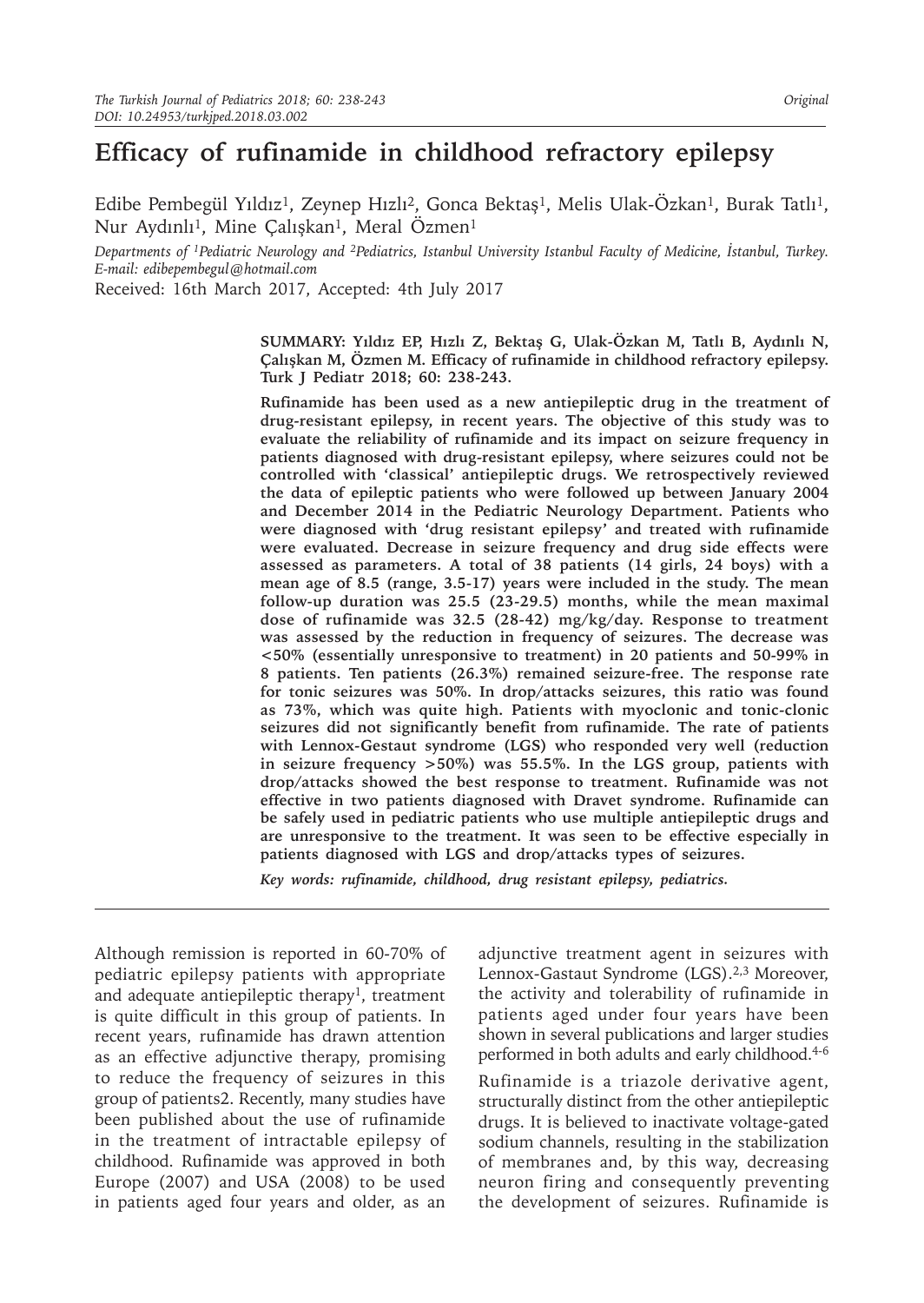well-absorbed with a single oral administration with more than 85% bioavailability has been reported.4,5,7 It is widely metabolized in the body, and cytochrome P450 isozymes are apparently not involved in this process.8

The objective of this study was to evaluate the reliability of rufinamide and its impact on seizure frequency in patients diagnosed with drug-resistant epilepsy, where seizures cannot be controlled with 'classical' antiepileptic drugs.

## **Material and Methods**

This retrospective study was approved by the Institutional Review Board of our university hospital and performed in accordance with the Declaration of Helsinki.

## *Case identification*

We retrospectively reviewed the data of epileptic patients who were followed up between January 2004 and December 2014 in the Pediatric Neurology Department. Patients who were diagnosed with 'drug resistant epilepsy' and treated with rufinamide were evaluated. Patients' data were recorded including age, gender, age of seizure onset, seizure type, etiology of seizure, electroclinic syndromes, previously used antiepileptic treatments, electroencephalogram (EEG) findings, initiation times, doses and maximal doses of rufinamide, duration of treatment, and adverse effects. Patients diagnosed with neurodegenerative diseases were excluded.

Rufinamide was administered at a dose of 10 mg/kg/day, followed by a week of titration with increments of 10 mg/kg up to the final dose. The titration phase was prolonged on the basis of the clinical condition, in the case that adverse effects developed. Decrease in seizure frequency and drug side effects were assessed as parameters.

#### **Data analysis**

Responses to treatment was evaluated by monitoring the reduction in seizure frequency compared with the initial frequencies, and grouped as follows: (1) group 1: completely controlled seizures (100% response), (2) group 2: 50-99% reduction in frequency of seizures, (3) group 3: less than 49% reduction or no change in frequency of seizures (no response

to treatment). Groups 1 and 2 were considered as rufinamide responsive.

## *Definitions*

Drug-resistant epilepsy (DRE) is defined as failure of two or more anti-epileptic drugs with seizure frequency of more than one every six months in the year immediately before final follow-up.9

For each patient, epilepsy was classified according to the new ILAE Commission on Classification and Terminology 2011-2013 Report.<sup>10</sup> Factors considered in the classification included seizure type(s) based on descriptive semiologies from the medical record, EEG and neuroimaging findings, and for some specific syndromes, age at onset. For each case, epilepsy was classified based on mode of onset at presentation (generalized, focal, or unknown) and etiology (genetic, structural, metabolic, infection or unknown).

## *Statistical analysis*

All statistical analyses were applied using SPSS Statistics for Windows version 16.0 (IBM Corp, Armonk, NY, USA). Data are presented as median, minimum, maximum, frequency, and percentage.

#### **Results**

A total of 38 patients (14 girls, 24 boys) with a mean age of 8.5 (range, 3.5-17) years were retrospectively analyzed. The patients were followed-up with the diagnosis of DRE and rufinamide was added to their treatment regimen. The mean follow-up duration was 25.5 (23-29.5) months, while the mean maximal dose of rufinamide was 32.5 (28-42) mg/kg/day.

Etiology of seizures was evaluated in the patients based on medical history, physical examination, laboratory investigations, imaging techniques and metabolic screening tests. The frequency of etiologic factors is shown in Table I.

Responses of our patients to rufinamide by etiology of epilepsy are given in Table II. Whereas number of seizures did not chane in patients with infection induced epilepsy, the average rate of response to drug was found as 50% in the patients in all other etiology groups.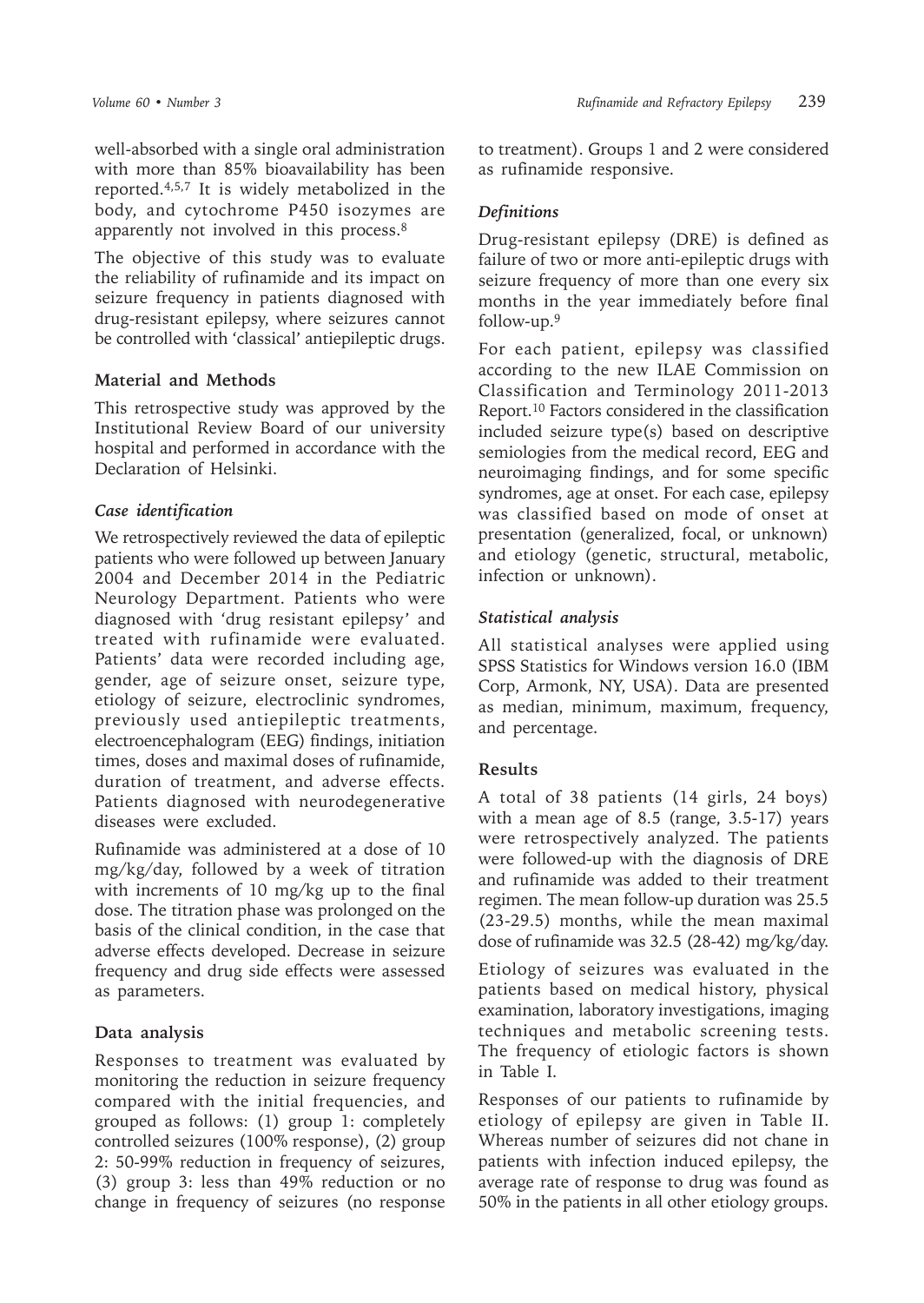| <b>Table I.</b> Etiology of Epilepsy. |               |  |
|---------------------------------------|---------------|--|
| Etiology of epilepsy                  | No of patient |  |
| Genetics                              |               |  |
| Structural*                           | 11            |  |
| Metabolic disease                     | 2             |  |
| Infection                             | 3             |  |
| Unknown                               | 15            |  |

\*Hypoxic-ischemic encephalopathy 6, Cortical dysplasia 1, Neurocutaneus disease 2, stroke 2

Response to treatment was assessed by the reduction in frequency of seizures. The decrease was <50% (essentially unresponsive to treatment) in 20  $(52.6\%)$  patients and 50-99% in 8 (21%) patients. Ten patients (26.3%) remained seizure-free (100% response). (Fig. 1). One patient with unknown etiology, who had myoclonic seizures, showed a complete response on the seventh day of the treatment, but seizures resumed in the third week. Another patient who had intractable seizures due to propionic acidemia and a previous history of stroke, responded to treatment at the beginning, but seizures began again at the end of the third month. In one patient diagnosed with LKS, the seizures restarted at the end of the first month. These three patients initially exhibited full responses to treatment, but seizures resumed at the third week, first week and third month during follow-up period;

respectively. These patients did not benefit from dose titration and thus they were included in the unresponsive patient group. One patient with unknown etiology was followed-up as seizure free over 8 months. However, seizures recurred after the 8th month despite no change was made in the treatment and regular use of drugs. Seizures continued in the patient who was on 40 mg/kg/g rufinamide and therefore, this patient was also considered in Group 2.

Fourteen of our patients had focal (36%) and 24 generalized (64%) seizures. Four of the 14 (28.4%) patients with focal epilepsy (symptomatic/idiopathic) and 14 of 24 (58%) patients with generalized epilepsy (seizure-free in 8 patients) responded well to rufinamide.

The response rate for tonic seizures was 50% (2/4). In drop/attacks seizures, this ratio was found as 73% (11/15; 8 patients showed complete responses), which was quite high. Patients with myoclonic (0/2) and tonic-clonic (1/3) seizures did not significantly benefit from rufinamide.

Out of 38 patients, 18 were diagnosed with LGS, 3 with Landau-Klefner syndrome (LKS), and 2 with Dravet syndrome.

The rate of patients with LGS who responded very well to rufinamide, which means >50% reduction in seizure frequency >50%, was found as 55.5% (7/10 patients presented full responses). In the LGS group, patients

| Variable          | Group 1<br>$n \ (\%)$ | Group 2<br>$n \ (\%)$ | Group 3<br>$n \ (\%)$ |  |
|-------------------|-----------------------|-----------------------|-----------------------|--|
|                   |                       |                       |                       |  |
| Seizure type      |                       |                       |                       |  |
| Generalized       | 8(33)                 | 6(25)                 | 10(41)                |  |
| Tonic             | $\Omega$              | 2(33)                 | 2(20)                 |  |
| Drop/attacks      | 8 (100)               | 3(50)                 | 4(40)                 |  |
| Myoclonic         | 0                     | $\Omega$              | 2(20)                 |  |
| Tonic-clonic      | $\Omega$              | 1(16)                 | 2(20)                 |  |
| Focal             | 2(14)                 | 2(16)                 | 10(71)                |  |
| Etiology          |                       |                       |                       |  |
| Genetics          | 2(29)                 | 1(14)                 | 4(57)                 |  |
| Structural*       | 3(27)                 | 3(27)                 | 5(45)                 |  |
| Metabolic disease | $\Omega$              | 1(50)                 | 1(50)                 |  |
| Infection         | 0                     | $\Omega$              | 3(100)                |  |
| Unknown           | 5(33)                 | 3(20)                 | 7(46)                 |  |

**Table II.** The Distribution of Seizure Type and Etiologies Among Groups.

\*Hypoxic-ischemic encephalopathy 6, cortical dysplasia 1, neurocutaneus disease 2, stroke 2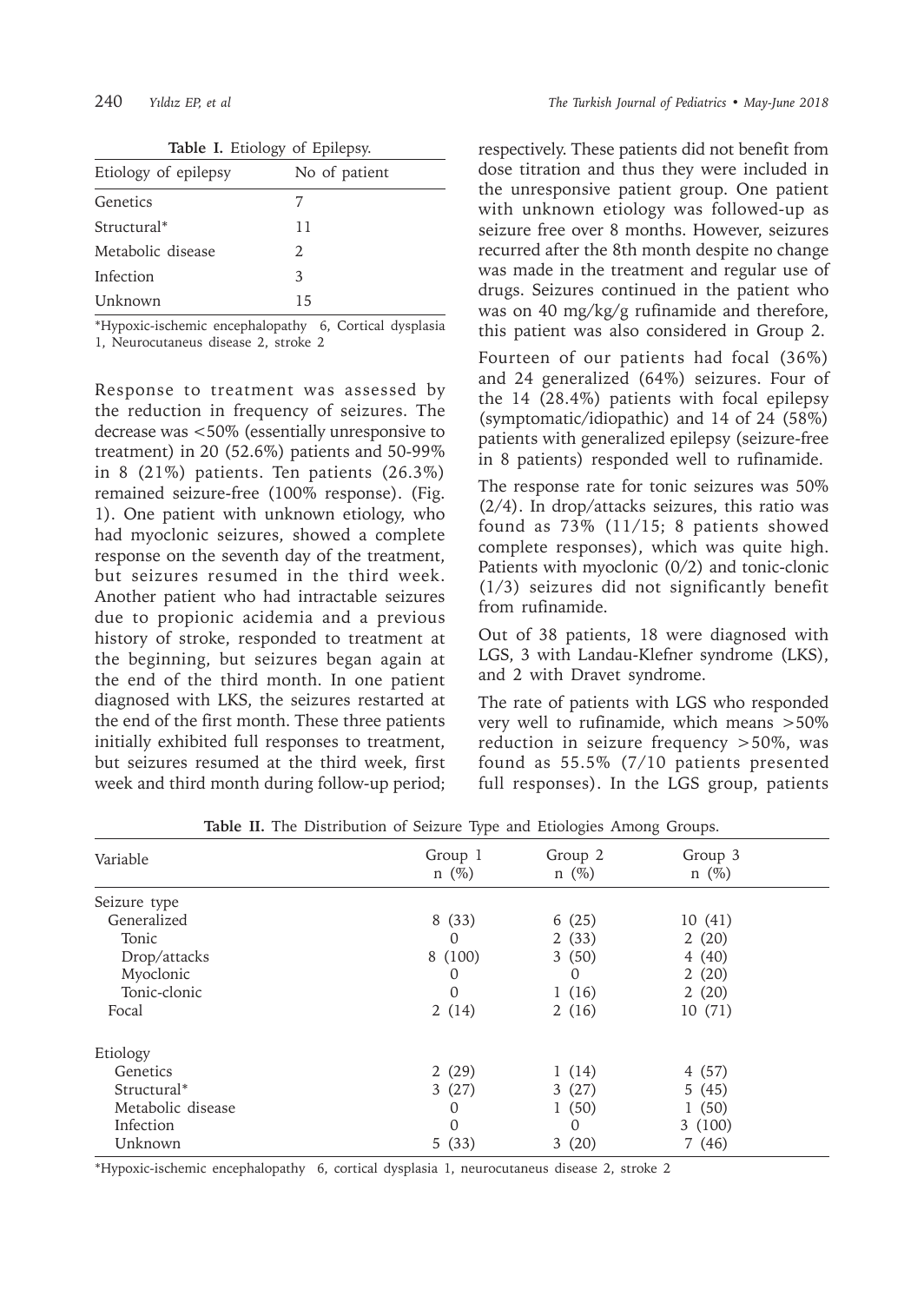with drop/attacks showed the best response to treatment (5/7 patients). Rufinamide was not effective in two patients diagnosed with Dravet syndrome.

Considering the clinical and laboratory findings, 7 patients developed side effects including drowsiness, nausea and vomiting. One patient with neurofibromatosis type 1.and one patient in the LGS group, in whom the etiology could not be determined, showed increased frequency of seizures.

Informed consent was obtained from all individual participants included in the study.

#### **Discussion**

Many studies on small numbers of patients have shown that rufinamide is an effective adjunctive medication in the treatment of drug resistant epilepsy of childhood. In this study, activity and tolerability of rufinamide in pediatric patients were evaluated by seizure type and epileptic syndromes. In total, frequency of seizures decreased by more than 50% with treatment of 25.5 months on average in 18 (47.3%) patients. A study including 45 children and 15 adults with refractory epilepsy, evaluated the effect of rufinamide added to the treatment regimen and showed a decrease in number of seizures by more than 50% in 28 patients<sup>5</sup>. Grosso et al.<sup>6</sup> reported that addition of rufinamide to the treatment caused more than a 50% reduction in frequency of seizures after a mean follow-up duration of 12.2 months in 11 of 40 (27.5%) patients under four years old with drug resistant epilepsy. We believe that, these differences in outcomes are due



**Fig. 1.** Changes in seizure frequency with rufinamide therapy.) group 1: 100% response, group 2: 50-99% reduction in seizure frequency, group 3: less than 49% reduction or no change in seizure frequency (no response to treatment).

to follow-up period, age group, number of epileptic syndromes, and etiology.

Studies have been reported in the literature evaluating the effectiveness of rufinamide in different types of seizures. In our study, the use of rufinamide was found to be efficient in 50% of patients with tonic seizures, consistent with the literature.3,6 However, rufinamide was not effective in patients with myoclonic seizures. Unlike studies demonstrating effectiveness of rufinamide in tonic-clonic seizures, in our study it was not effective in patients with this type of seizure.<sup>11</sup> We achieved the best results in patients with drop/attacks seizures. In this group, the number of seizures decreased by more than 50% in 11 of 15 (73%) patients, while 8 (53%) of the patients were considered seizure-free. Grosso et al.<sup>6</sup> reported that rufinamide was effective in 42% of children who had drop/attacks. Coppola et al.<sup>3</sup> reported more than 50% reduction of seizures in 38 patients aged 4-43 years diagnosed with epileptic encephalopathies other than LGS and in 7 of 11 (63%) patients who had drop/attacks. Similar rates were recorded in different studies, that have evaluated the effect of rufinamide on LGS patients with drop/attacks.3,6,12 In our study, this rate was slightly higher than other studies and consistent with the rate reported by Coppola et al.<sup>3</sup> We attributed this difference to non-equal distribution of our patients among the types of seizures.

Regarding the efficacy of rufinamide in epileptic syndromes, in the present study adjunctive rufinamide treatment resulted in >50% reduction in frequency of seizures in 10 of 18 (55.5%) patients diagnosed with LGS. Seven of these patients were recorded as seizure-free at their last follow-up. Previous studies have shown that rufinamide is highly effective in seizures caused by LGS. In a doubleblinded randomized study involving 74 patients, the treatment response was  $50\%$ .<sup>13</sup> Other prospective and retrospective studies support similar antiepileptic efficacy of rufinamide in seizures associated with LGS. In individualbased studies, the proportions of patients responding to treatment of rufinamide were reported between 30% and 60% based on a >50% reduction in frequency of seizures.14-16 In our study, rufinamide was not effective in two patients diagnosed with Dravet syndrome.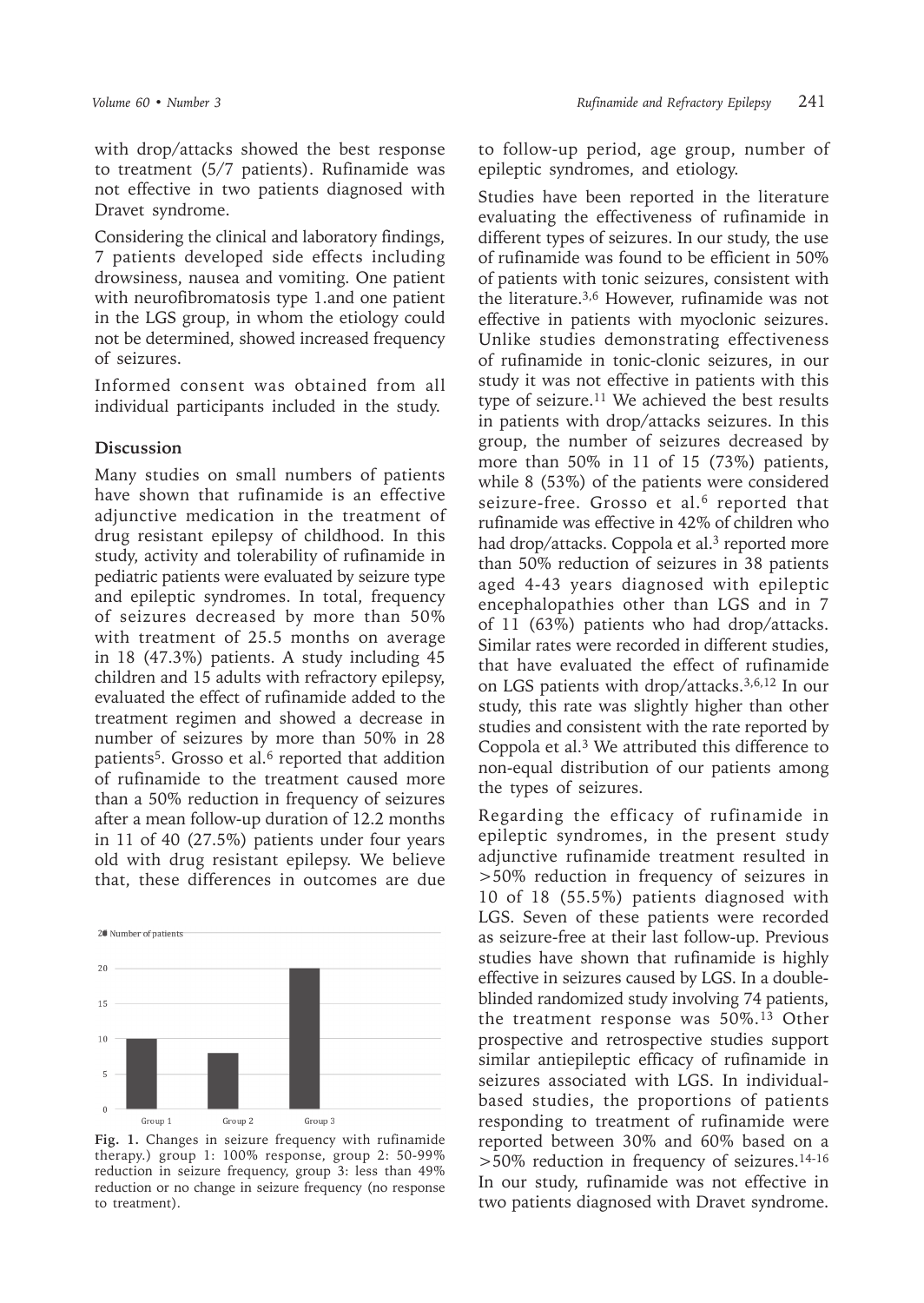Müller et al.<sup>17</sup> also observed that rufinamide was not highly effective in Dravet syndrome and only 20% of patients at 6 months and 5% of patients at 34 months were responsive to treatment. None of four patients in the study by Coppola et al.<sup>3</sup> benefited from rufinamide.

In our study, one of three patients with LKS was seizure-free in the sixth month of treatment, and another was seizure-free up to three months, at which point, his seizures began again. In our last mentioned patient, adding rufinamide to the treatment regimen showed no change in frequency of seizures.

In a study evaluating 70 patients aged 3-21 years, the response rate in focal seizures was found as 38.5% in the twelfth month of treatment.18 A lower response rate in focal seizures was observed in our study (25%), but it was similar to that of Grosso et al. $6$  (30%).

The most frequent side effects of rufinamide treatment are drowsiness, nausea and vomiting. In our study, nausea and vomiting were observed by 19%, consistent with the literature<sup>11</sup>, but it was not a severe enough clinical condition to cause discontinuation of medication. We did not observe any significant serious side effects. In our patients, discontinuation of medication was due to lack of effectiveness rather than side effects. Only one patient with LGS (unknown etiology) and one patient with neurofibromatosis showed significant increased frequency of seizures with the addition of rufinamide.

Two patients who had been diagnosed with methylmalonic acidemia (MMA) and propionic acidemia (PPA) showed continuation of seizures despite taking at least three antiepileptic drugs. Rufinamide treatment was initiated following hospitalization of these patients. They were followed up with daily clinical status, laboratory values, and electrocardiogram (PR and QT interval was evaluated), and the doses were increased gradually. The patient with MMA showed >50% reduction in frequency of seizures. The PPA patient was recorded as seizure-free for one month, but this was followed by repeated seizures that did not benefit from increasing the dose. In different studies, rufinamide reduced tonic seizures in two patients with MMA; however, the results of these limited studies should be approached with caution.<sup>18,19</sup>

In conclusion, the efficacy of rufinamide in different epileptic syndromes and seizure types was assessed in this study. The drug was especially effective against drop/attacks in LGS. However, it was not effective in Dravet syndrome. Overall, rufinamide is a welltolerated anticonvulsant drug, and is likely a good option in children who suffer from drug resistant epilepsy.

#### **REFERENCES**

- 1. Kwan P, Brodie MJ. Early identification of refractory epilepsy. N Engl J Med 2000; 342: 314-319.
- 2. Vendrame M, Loddenkemper T, Gooty VD, et al. Experience with rufinamide in a pediatric population: A single center's experience. Pediatr Neurol 2010; 43: 155-158.
- 3. Coppola G, Grosso S, Franzoni E, et al. Rufinamide in refractory childhood epileptic encephalopathies other than Lennoxe-Gastaut syndrome. Eur J Neurol 2011; 18: 246-251.
- 4. Vendrame M, Poduri A, Loddenkemper T, Kluger G, Coppola G, Kothare SV. Treatment of malignant migrating partial epilepsy of infancy with rufinamide: Report of five cases. Epileptic Disord 2011; 13: 18-21.
- 5. Kluger G, Kurlemann G, Haberlandt E, et al. Effectiveness and tolerability of rufinamide in children and adults with refractory epilepsy: First European experience. Epilepsy Behav 2009; 14: 491-495.
- 6. Grosso S, Coppola G, Dontin SD, et al. Efficacy and safety of rufinamide in children under four years of age with drug-resistant epilepsies. Eur J Paediatr Neurol 2014: 18; 641-645.
- 7. White HS, Franklin MR, Kupferberg HJ, Schmutz M, Stables JP, Wolf HH. The anticonvulsant profile of rufinamide (CGP 33101) in rodent seizure models. Epilepsia 2008; 49: 1213-1220.
- 8. Perucca E, Cloyd J, Critchley D, Fuseau E. Rufinamide: Clinical pharmacokinetics and concentration-response relationships in patients with epilepsy. Epilepsia 2008; 49: 1123-1141.
- 9. Wirrell EC. Predicting pharmacoresistance in pediatric epilepsy. Epilepsia 2013; 54(Suppl 2): 19-22.
- 10. Epilepsy ILa. [Accessed 2nd July 2015]; Guidelines for Publications from League Commissions and Task Forces. 2014 Available at: http://www.ilae.org/visitors/ centre/guidelines.cfm.
- 11. Jaraba S, Santamarina E, Miró J, et al. Rufinamide in children and adults in routine clinical practice. Acta Neurol Scand 2017; 135: 122-128.
- 12. McMurray R, Striano P. Treatment of Adults with Lennox-Gastaut Syndrome: Further Analysis of Efficacy and Safety/Tolerability of Rufinamide. Neurol Ther 2016; 5: 35-43.
- 13. Glauser T, Kluger G, Sachdeo R, Krauss G, Perdomo C, Arroyo S. Rufinamide for generalized seizures associated with Lennox-Gastaut syndrome. Neurology 2008; 70: 1950-1958.